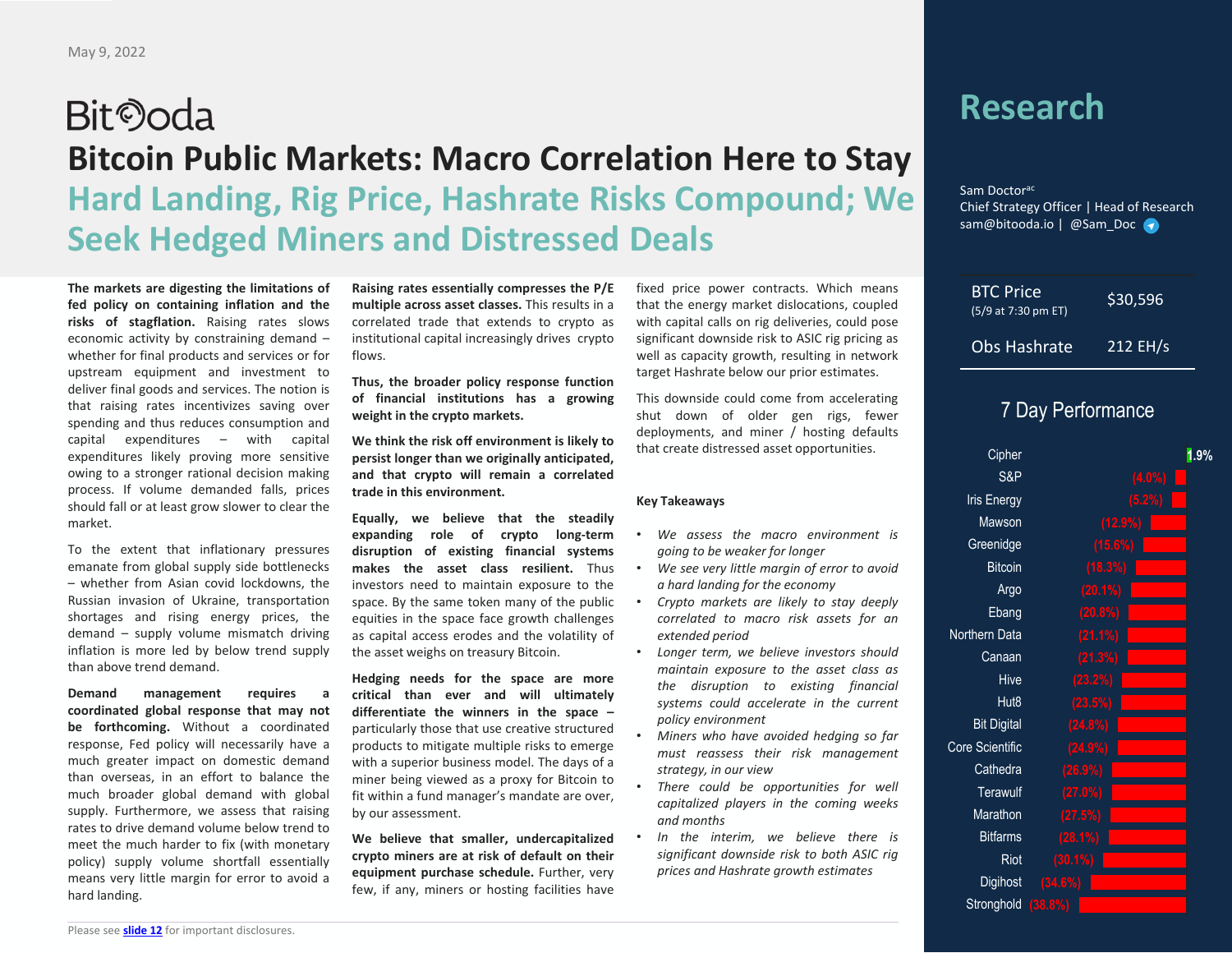# **Correlated Selloff Continues**

- Coinbase is down to 26.6% of its 11/18/21, while the miner group is down to 35%
- Over the same period Bitcoin is down to 54% while Ethereum is at 57%
- **The correlation vs the Nasdaq 100 Tech subgroup is very visible here, although not quantified**
- **Later in this report, we show that the correlation of Bitcoin to the broader Nasdaq Composite is now at 66%**



Rebased since 11/18/2021 (11/18/2021 <sup>=</sup> 100)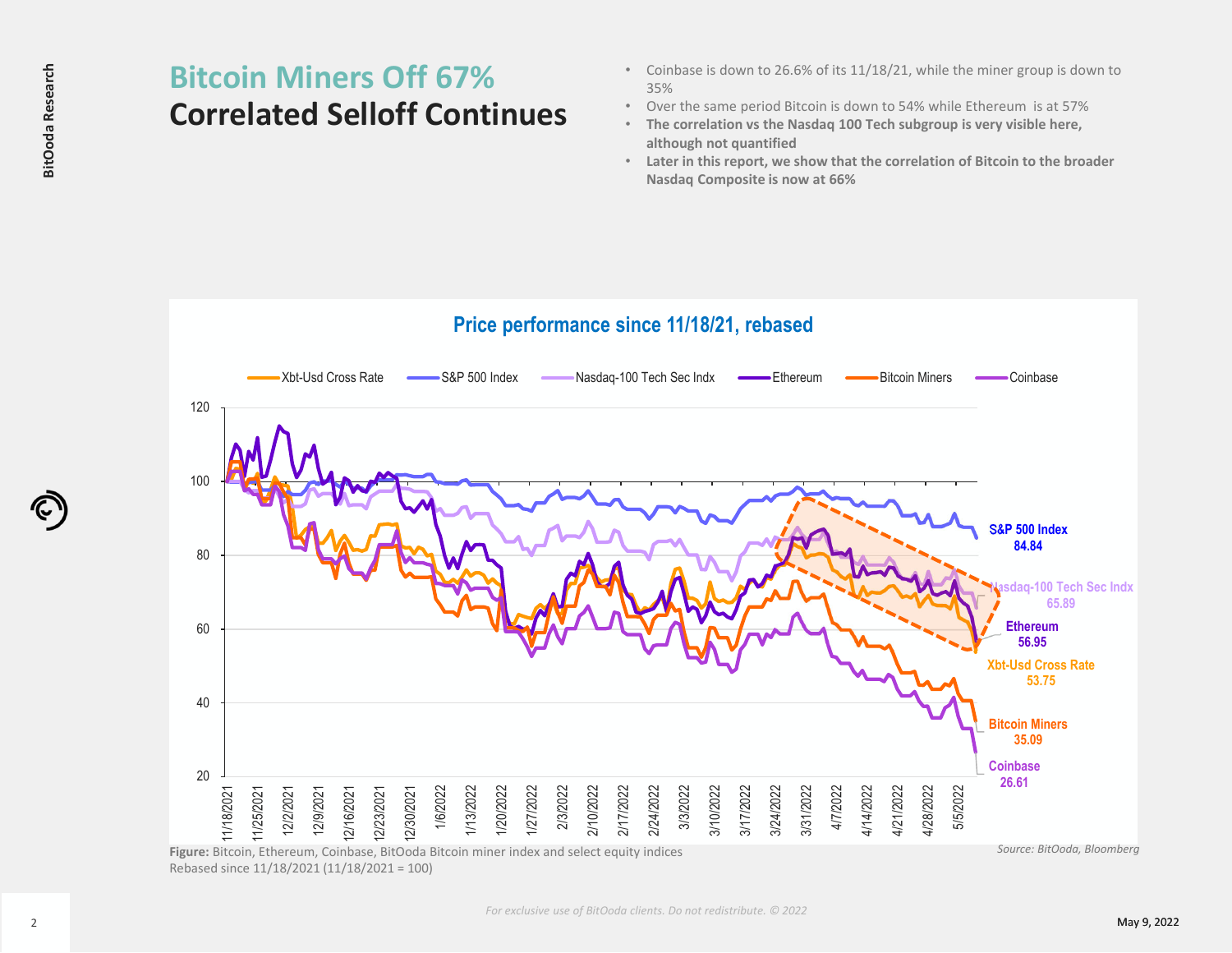## **The 10Y Treasury is at 33x vs 75x Peak**

- As treasury yields rise, the implied multiple has been compressing along with multiples for major asset classes
- • Cheaper risk free multiples essentially mean that risk assets have to see multiple compression



**Figure:** Select asset P/E multiples since 11/18/21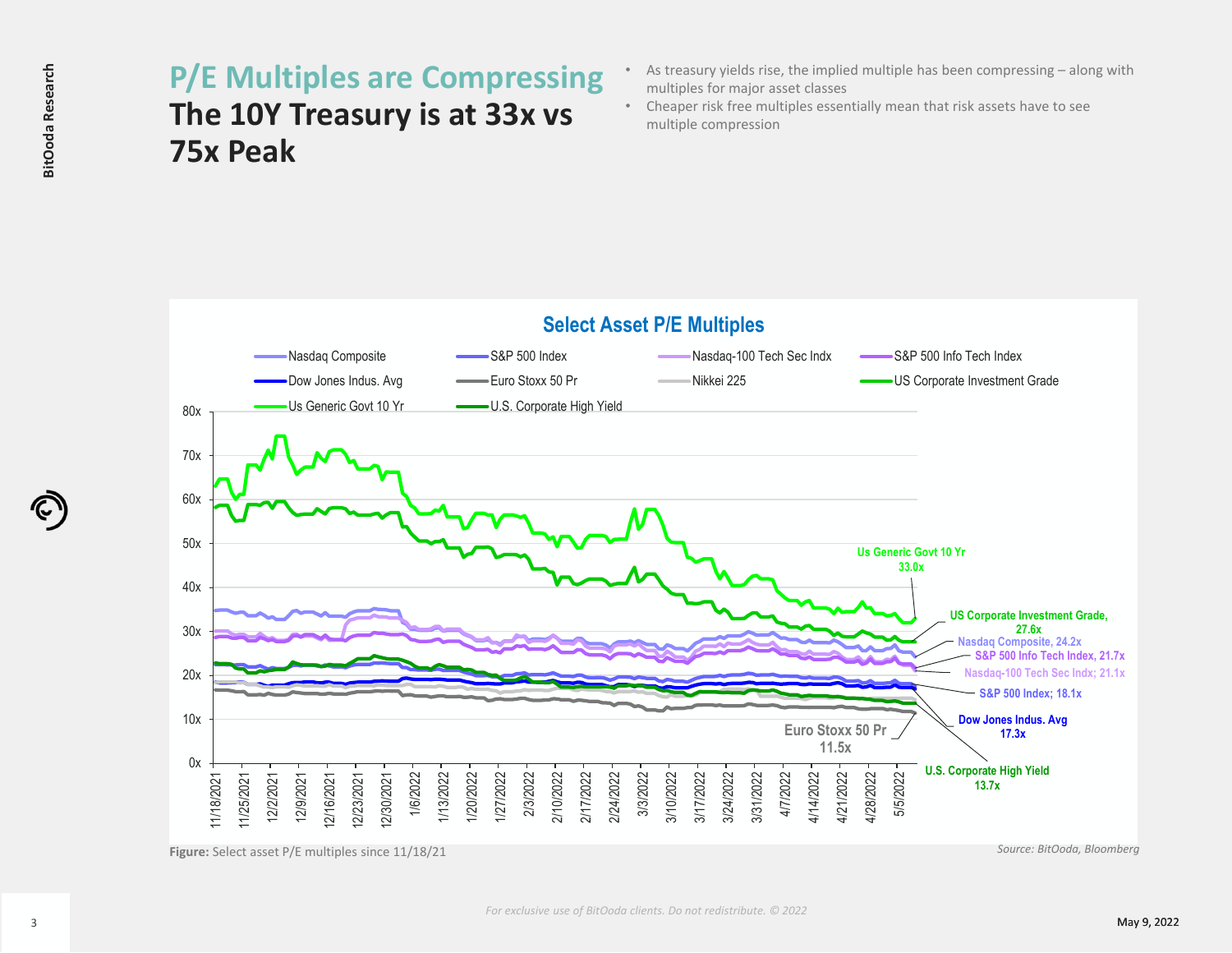## **Risk Assets Trade at <sup>a</sup> Smaller Multiple Discount to the 10Y**

• As can be seen below, along side the US 10 Year treasury multiple compressing, many assets are at fewer turns below the US Treasury multiple, essentially converging

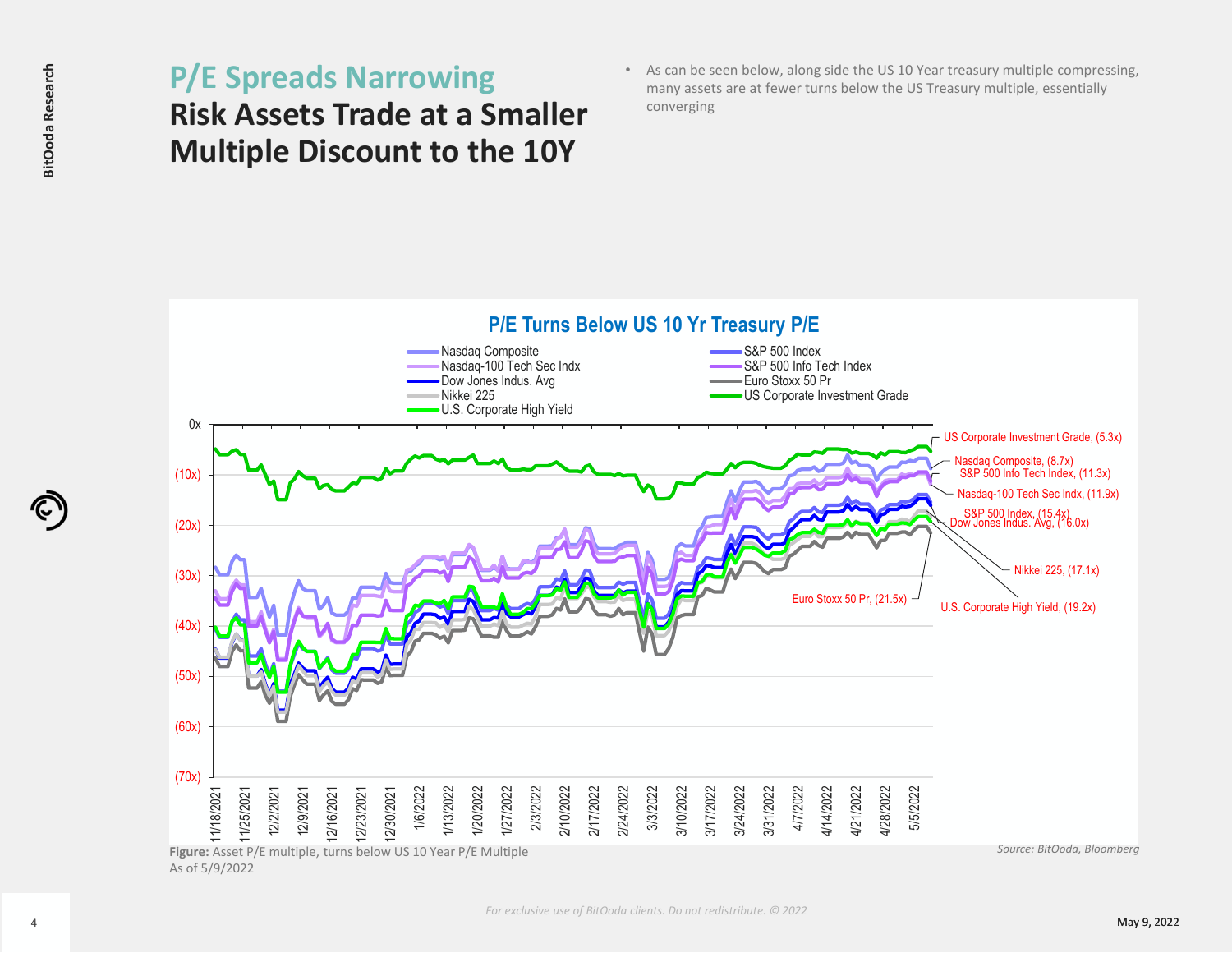### **Fixed Income Has Derated, Driving Other Assets Down**

- The multiple for the Dow Jones Industrial Average is down just 8.4% since 11/18
- •Fixed Income multiples have come in 40‐50%+ over the same period
- Broader indices, including the S&P and the Nasdaq Composite, and their Tech subindices, are down 25‐30%

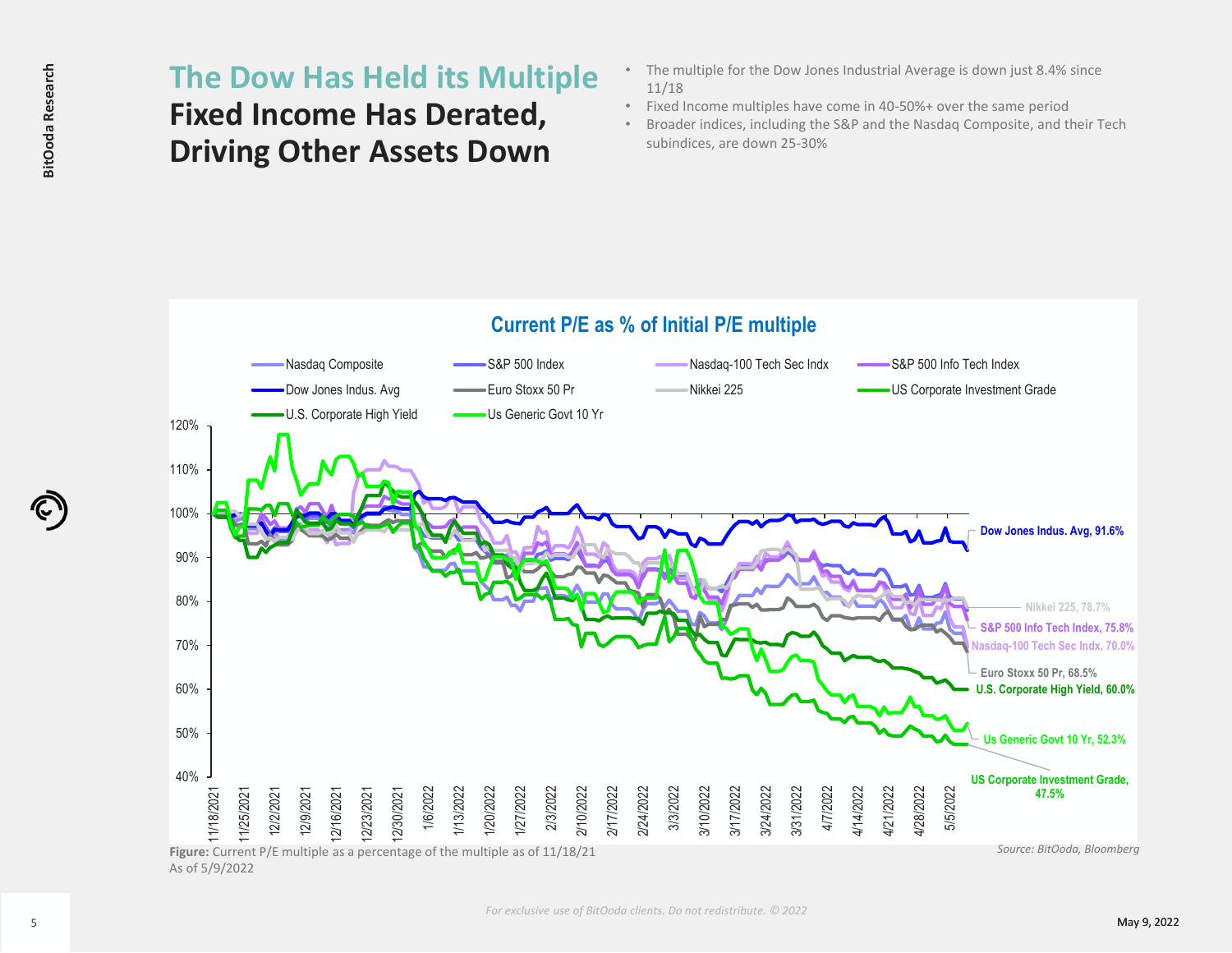### **Macro Markets: Is Crypto Diverging From Equities?**

- • Since the Russian invasion of Ukraine, equities and corporate bonds have sold off
- So have gold and silver
- •Commodities are up <sup>a</sup> lot with the Dollar and the VIX

**7D Performance as of 5/9**

- • **Interestingly, Bitcoin and Ethereum round out the list of indicators in the green since the invasion**
- **However, they are among the lower performing assets in the past week**



#### **Performance since 2/23**

**Figure:** Macro Indicators: Returns over 7 days, and returns since 2/23, the day before the invasion of Ukraine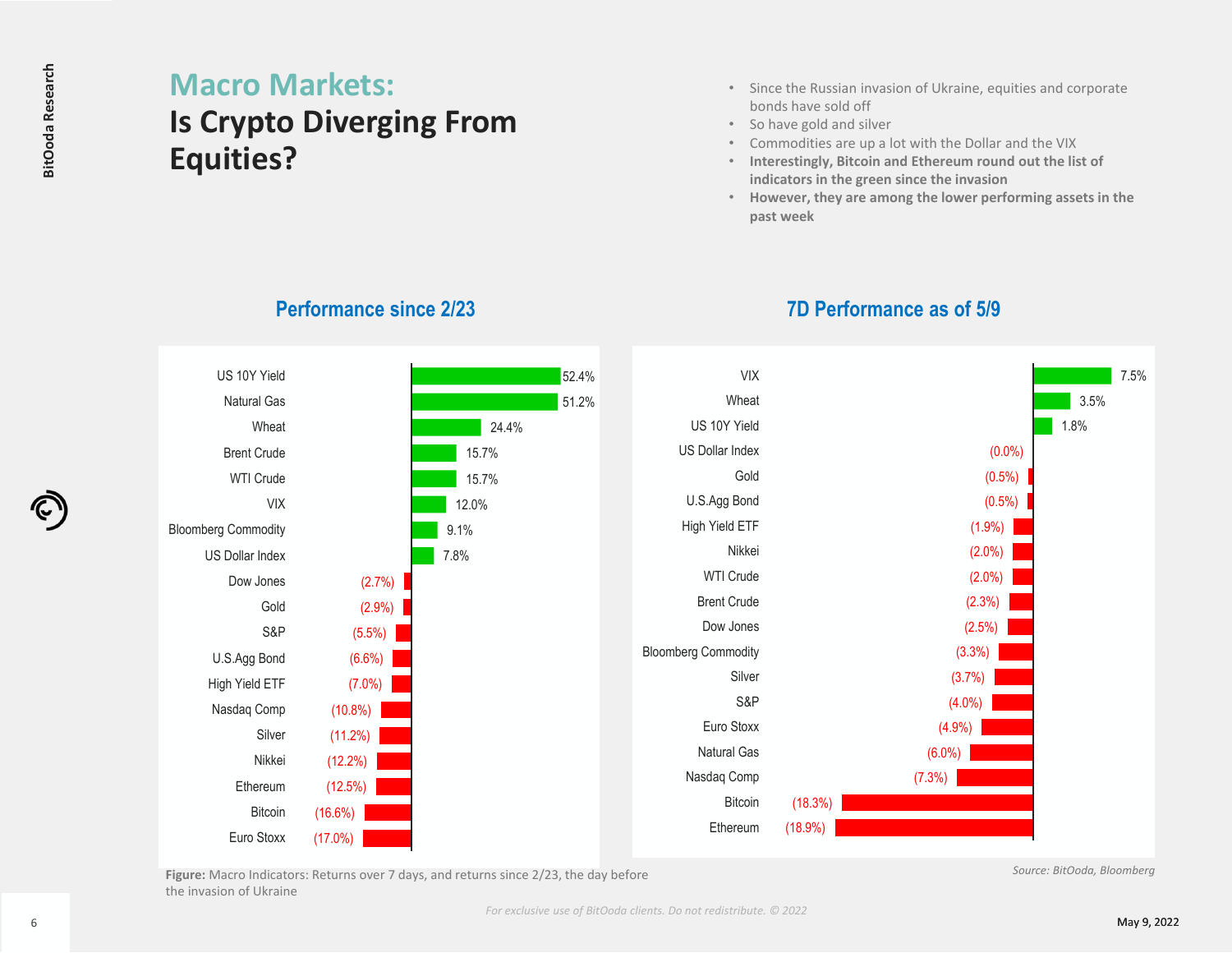## **Much Deeper and Longer than Equity**

- •Bitcoin is in its fourth major drawdown since 2014
- • Over the same period, equities have exhibited frequent small drawdowns, but have exceeded 10% into correction territory only <sup>a</sup> handful of times
- There have been only two short‐lived bear markets in equities since 2014, including early in the pandemic, although we are now in <sup>a</sup> third bear market for the Nasdaq Composite and the S&P is approaching correction territory
- •Bitcoin is only intermittently within 10‐20% of all time highs



**Figure:** Drawdowns comparisons: Bitcoin vs the S&P and Nasdaq Composite Since 1/1/2014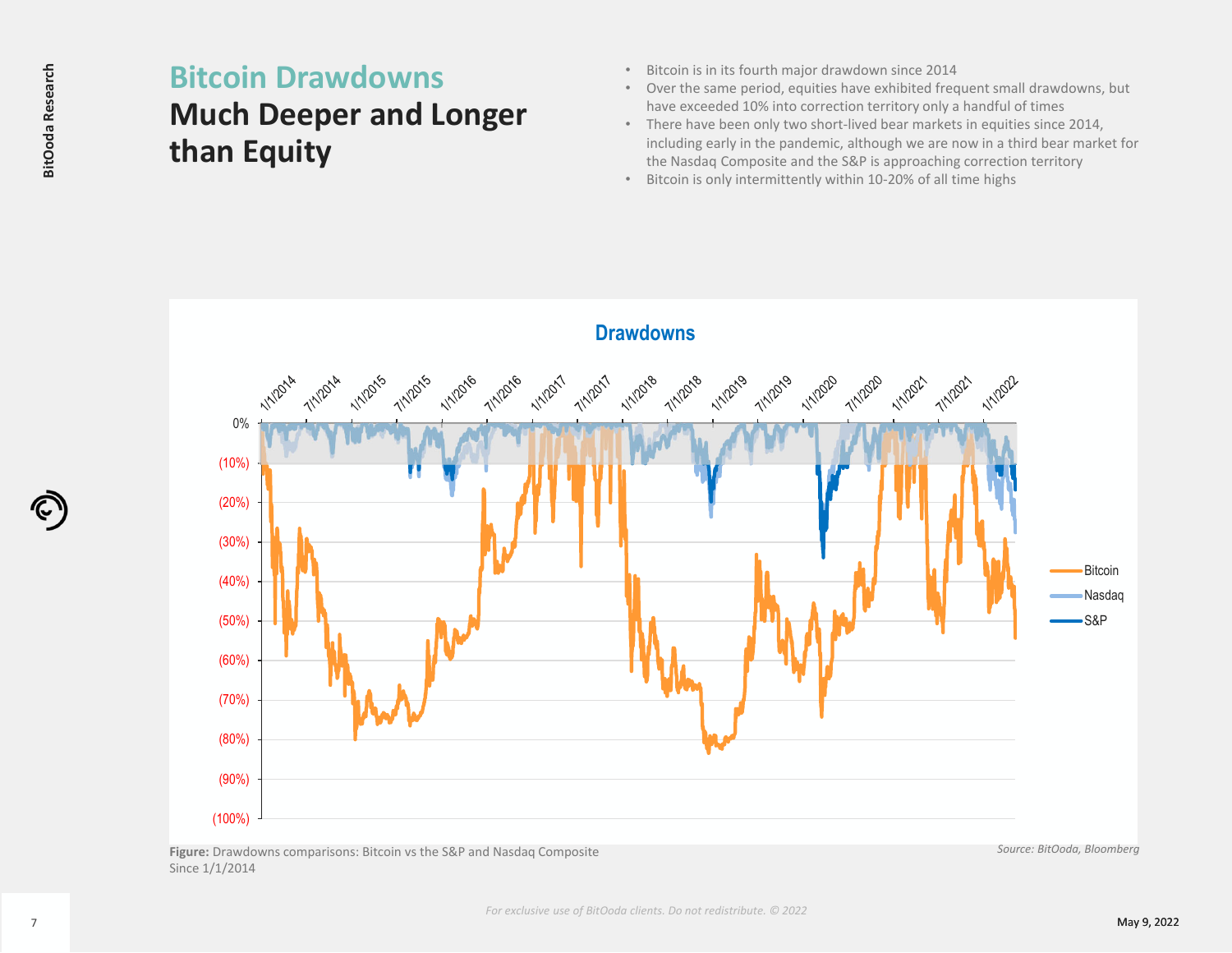### **Bitcoin Miners Performance Map**

• Only Cathedra and Ebang have outperformed Bitcoin YTD, but are still down in absolute terms

| <b>Year to Date</b>            | <b>Quarter to Date</b>  | <b>Month to Date</b>            | 30 Day                    | 7 Day                        | 1 Day                  |
|--------------------------------|-------------------------|---------------------------------|---------------------------|------------------------------|------------------------|
|                                |                         | Cipher,<br>6.6%<br>Iris Energy, |                           |                              |                        |
|                                |                         | $(2.0\%)$<br><b>S&amp;P.</b>    |                           | Cipher,                      | Cipher,                |
|                                |                         | (3.4%)                          |                           | 1.9%                         | 10.2%                  |
| <b>S&amp;P.</b><br>(16.3%)     |                         | Greenidge,<br>$(12.0\%)$        |                           | <b>S&amp;P.</b><br>$(4.0\%)$ | Cathedra,<br>$(2.0\%)$ |
| Ebang,                         | Cipher,                 | Mawson,                         | Cipher,                   | Iris Energy,                 | <b>S&amp;P.</b>        |
| (21.6%)                        | (11.3%)                 | (12.5%)                         | $(6.6\%)$                 | $(5.2\%)$                    | (3.2%)                 |
| Cipher,                        | <b>S&amp;P.</b>         | Ebang,                          | <b>S&amp;P.</b>           | Mawson,                      | Ebang,                 |
| $(30.2\%)$                     | (11.9%)                 | $(13.1\%)$                      | $(11.1\%)$                | $(12.9\%)$                   | $(6.1\%)$              |
| Cathedra,                      | Ebang,                  | Argo,                           | Mawson,                   | Greenidge,                   | Mawson,                |
| $(31.1\%)$                     | $(30.4\%)$              | (17.9%)                         | $(19.2\%)$                | $(15.6\%)$                   | $(7.2\%)$              |
| Bitcoin,                       | Bitcoin,                | Bitcoin,                        | Bitcoin,                  | Bitcoin,                     | Bitcoin,               |
| $(32.4\%)$                     | (31.6%)                 | (18.3%)                         | $(26.2\%)$                | (18.3%)                      | $(8.5\%)$              |
| Canaan,                        | Mawson,                 | Canaan,                         | Ebang,                    | Argo,                        | Greenidge,             |
| $(40.6\%)$                     | $(34.1\%)$              | (19.5%)                         | (27.2%)                   | $(20.1\%)$                   | (8.8%)                 |
| Argo,                          | Argo,                   | Hut8,                           | Argo,                     | Ebang,                       | Terawulf,              |
| (47.1%)                        | (34.8%)                 | (20.5%)                         | $(29.1\%)$                | (20.8%)                      | (8.8%)                 |
| Iris Energy,                   | Greenidge,              | Hive,                           | Bitfarms,                 | Northern Data,               | Iris Energy,           |
| (47.3%)                        | (35.8%)                 | (20.5%)                         | (31.8%)                   | $(21.1\%)$                   | $(10.2\%)$             |
| Mawson,                        | Northern Data,          | <b>Bit Digital,</b>             | Canaan,                   | Canaan,                      | Northern Data,         |
| $(49.2\%)$                     | $(39.4\%)$              | (20.7%)                         | $(35.2\%)$                | (21.3%)                      | $(12.4\%)$             |
| Northern Data,                 | Bitfarms,               | Terawulf,                       | Greenidge,                | Hive,                        | Core Scientific,       |
| (55.4%)                        | $(42.1\%)$              | (20.8%)                         | (35.4%)                   | (23.2%)                      | (13.2%)                |
| Hive,                          | Cathedra,               | Marathon,                       | Northern Data,            | Hut8,                        | Argo,                  |
| $(56.1\%)$                     | $(43.2\%)$              | (22.6%)                         | (36.7%)                   | (23.5%)                      | (14.7%)                |
| Bitfarms,                      | Canaan,                 | Core Scientific,                | Hive,                     | <b>Bit Digital,</b>          | <b>Bit Digital,</b>    |
| (57.0%)                        | (43.6%)                 | $(24.0\%)$                      | (37.3%)                   | $(24.8\%)$                   | $(16.1\%)$             |
| Core Scientific,               | <b>Core Scientific,</b> | Riot,                           | Cathedra,                 | <b>Core Scientific,</b>      | Hut8,                  |
| $(59.0\%)$                     | (45.4%)                 | (24.4%)                         | (37.6%)                   | (24.9%)                      | (17.0%)                |
| Marathon,                      | Hive,                   | Bitfarms,                       | Iris Energy,              | Cathedra,                    | Hive,                  |
| $(63.2\%)$                     | $(45.5\%)$              | (24.7%)                         | (37.7%)                   | $(26.9\%)$                   | (17.1%)                |
| Digihost,                      | Iris Energy,            | Northern Data,                  | Hut8,                     | Terawulf,                    | Riot,                  |
| $(63.9\%)$                     | $(45.6\%)$              | (25.2%)                         | (39.7%)                   | (27.0%)                      | $(19.2\%)$             |
| Hut8,                          | Hut8,                   | Cathedra,                       | <b>Core Scientific.</b>   | Marathon,                    | Marathon,              |
| (63.9%)                        | (48.7%)                 | $(28.1\%)$                      | $(46.2\%)$                | (27.5%)                      | (19.2%)                |
| Greenidge,                     | Digihost,               | Digihost,                       | <b>Bit Digital,</b>       | Bitfarms,                    | Bitfarms,              |
| $(65.6\%)$                     | $(50.0\%)$              | $(35.3\%)$                      | (46.5%)                   | $(28.1\%)$                   | $(19.9\%)$             |
| Riot,                          | <b>Bit Digital,</b>     | Stronghold,                     | Marathon,                 | Riot,                        | Stronghold,            |
| (65.7%)                        | $(55.3\%)$              | (37.4%)                         | (46.7%)                   | $(30.1\%)$                   | (21.3%)                |
| <b>Bit Digital,</b><br>(73.5%) | Marathon,<br>(56.8%)    |                                 | Stronghold,<br>$(50.4\%)$ | Digihost,<br>(34.6%)         | Canaan,<br>(25.4%      |
| Terawulf,<br>$(80.1\%)$        | Stronghold,<br>(58.3%)  |                                 | Digihost,<br>(51.3%)      | Stronghold,<br>$(38.8\%)$    | Digihost,<br>(25.4%    |
| Stronghold,<br>$(81.0\%)$      | Riot,<br>$(63.8\%)$     |                                 | Riot,<br>$(54.0\%)$       |                              |                        |
|                                | Terawulf,               |                                 | Terawulf,<br>(61.9%)      |                              |                        |

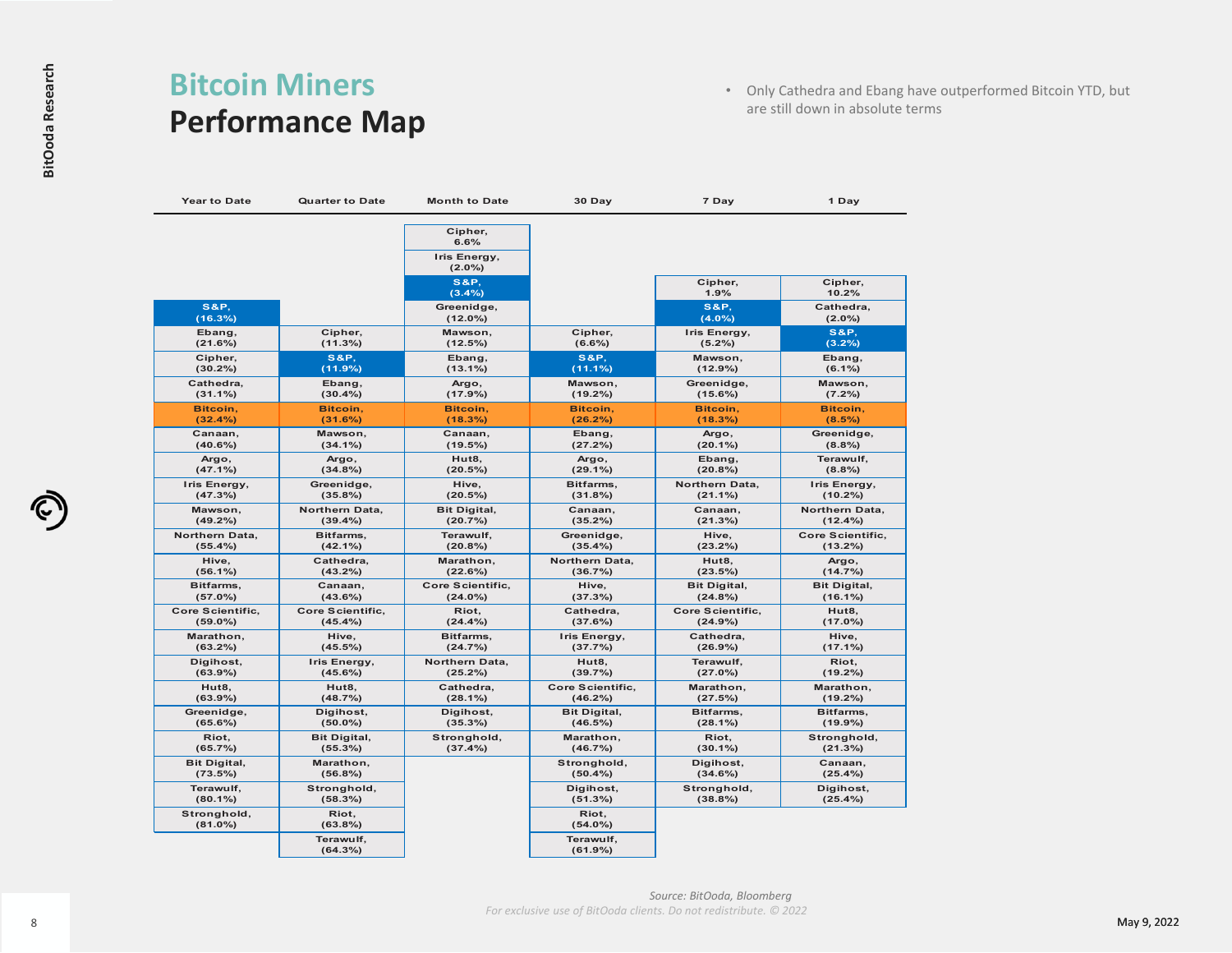## **YTD, Most Underperform BTC**

- Bitcoin is off 32% Year to Date
- Only Cathedra, Cipher and Ebang have outperformed Bitcoin so far this year; most miners have significantly underperformed Bitcoin
- This makes sense to us, given the operating deleverage miners should experience on price downside for the underlying

| <b>BitOoda Research</b> | <b>BTC</b>                                                                                                                                                                                                                                                                   | <b>Miner Performance</b><br><b>YTD, Most Underperfor</b>                                                                                                                                                                                      |       |  |
|-------------------------|------------------------------------------------------------------------------------------------------------------------------------------------------------------------------------------------------------------------------------------------------------------------------|-----------------------------------------------------------------------------------------------------------------------------------------------------------------------------------------------------------------------------------------------|-------|--|
|                         |                                                                                                                                                                                                                                                                              | 1 Day Performance                                                                                                                                                                                                                             |       |  |
|                         | Cipher<br>Cathedra<br>S&P<br>Ebang<br>Mawson<br>Bitcoin<br>Greenidge<br>Terawulf<br>Iris Energy<br>Northern Data<br>Core Scientific<br>Argo<br><b>Bit Digital</b><br>Hut8<br>Hive<br>Riot<br>Marathon<br><b>Bitfarms</b><br>Stronghold<br>Canaan (25.4%)<br>Digihost (25.4%) | $(2.0\%)$<br>(3.2%)<br>(6.1%)<br>(7.2%)<br>(8.5%)<br>(8.8%)<br>(8.8%)<br>$(10.2\%)$<br>$(12.4\%)$<br>(13.2%)<br>(14.7%)<br>$(16.1\%)$<br>(17.0%)<br>(17.1%)<br>(19.2%)<br>$(19.2\%)$<br>(19.9%)<br>(21.3%)<br>Figure: Bitcoin miner drawdowns | 10.2% |  |
| 9                       |                                                                                                                                                                                                                                                                              |                                                                                                                                                                                                                                               |       |  |

### 7 Day Performance

| Cipher             |            | 1.9% |
|--------------------|------------|------|
| S&P                | $(4.0\%)$  |      |
| Iris Energy        | (5.2%)     |      |
| Mawson             | (12.9%)    |      |
| Greenidge          | (15.6%)    |      |
| <b>Bitcoin</b>     | (18.3%)    |      |
| Argo               | $(20.1\%)$ |      |
| Ebang              | (20.8%)    |      |
| Northern Data      | $(21.1\%)$ |      |
| Canaan             | (21.3%)    |      |
| Hive               | (23.2%)    |      |
| Hut8               | (23.5%)    |      |
| <b>Bit Digital</b> | $(24.8\%)$ |      |
| Core Scientific    | (24.9%)    |      |
| Cathedra           | (26.9%)    |      |
| Terawulf           | (27.0%)    |      |
| Marathon           | (27.5%)    |      |
| <b>Bitfarms</b>    | (28.1%)    |      |
| Riot               | $(30.1\%)$ |      |
| Digihost           | (34.6%)    |      |
| Stronghold (38.8%) |            |      |
|                    |            |      |

#### YTD Performance

| S&P                | (16.3%)    |  |
|--------------------|------------|--|
| Ebang              | (21.6%)    |  |
| Cipher             | (30.2%)    |  |
| Cathedra           | $(31.1\%)$ |  |
| <b>Bitcoin</b>     | (32.4%     |  |
| Canaan             | (40.6%)    |  |
| Argo               | (47.1%)    |  |
| Iris Energy        | (47.3%)    |  |
| Mawson             | (49.2%)    |  |
| Northern Data      | $(55.4\%)$ |  |
| Hive               | $(56.1\%)$ |  |
| <b>Bitfarms</b>    | (57.0%)    |  |
| Core Scientific    | $(59.0\%)$ |  |
| Marathon           | (63.2%)    |  |
| Digihost           | $(63.9\%)$ |  |
| Hut <sub>8</sub>   | $(63.9\%)$ |  |
| Greenidge          | (65.6%)    |  |
| Riot               | (65.7%)    |  |
| <b>Bit Digital</b> | (73.5%)    |  |
| Terawulf           | $(80.1\%)$ |  |
| Stronghold         | $(81.0\%)$ |  |
|                    |            |  |

**Figure:** Bitcoin miner drawdowns *Source: BitOoda, Bloomberg*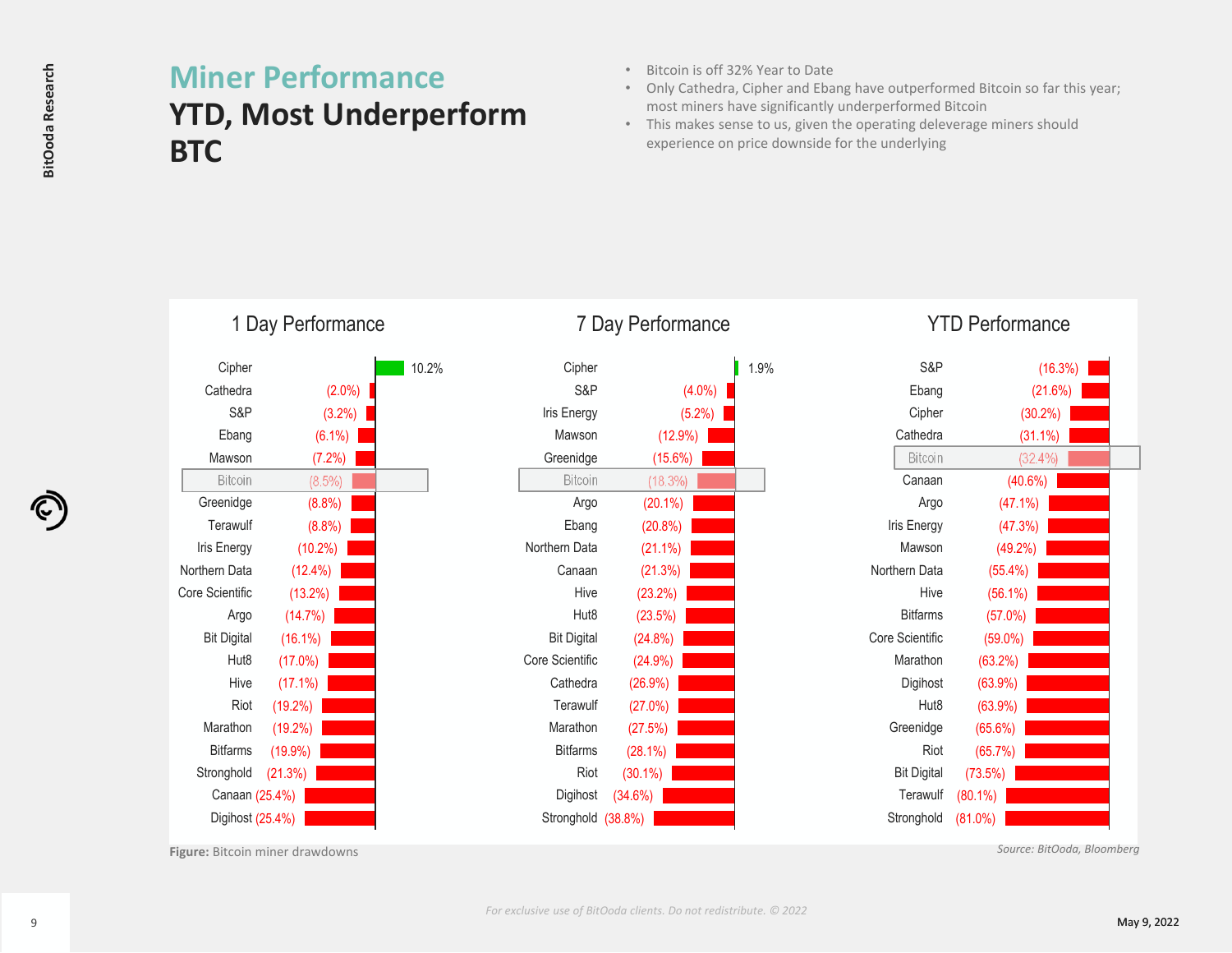## **Miners Underperforming Bitcoin**

- Bitcoin is off 55% from its peak on November 10, 2021
- Over the same period, the S&P 500 is down 17% and the Nasdaq 28%
- Most miners have underperformed Bitcoin since November 2021 by an average additional 19%



Notes: 1. Iris Energy's drawdown measured from 11/17/21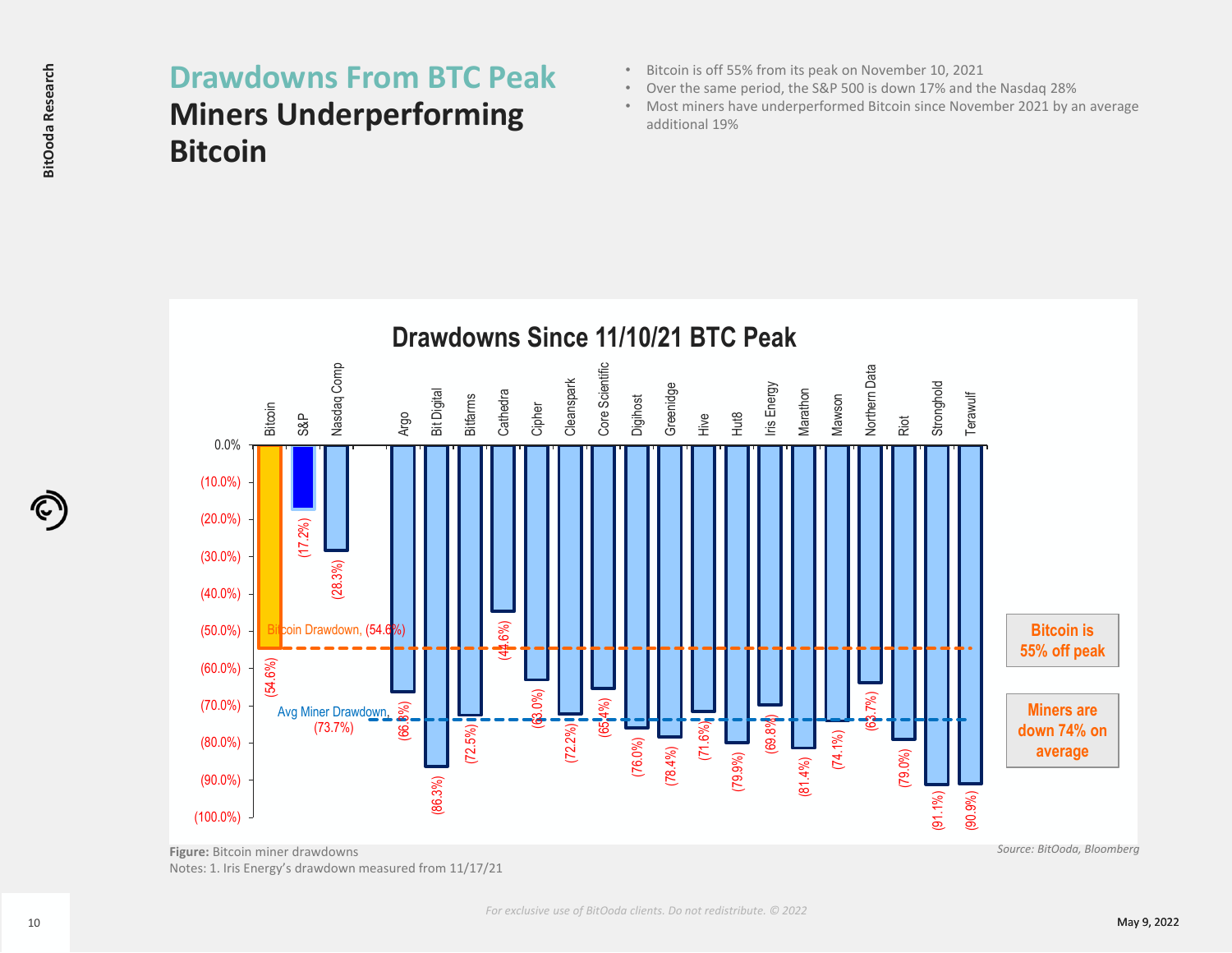# **Not All Miners Are Equal**

- We expect most miners to exhibit <sup>a</sup> Beta <sup>&</sup>gt; 1 relative to Bitcoin
- Bitcoin is off 55% from its November 2021 peak, Hashrate is up, and transaction fees are flattish, so miners should experience both falling revenue and margin compression
- Interestingly, although most miners have underperformed Bitcoin, both the beta to Bitcoin and correlation to Bitcoin show much more dispersion
- The correlation of Bitcoin to the S&P and Nasdaq is quite high, at 61% & 66%, respectively
- **The correlation to equities is picking up to new highs as macro fears affect equity markets**



**Figure:** Bitcoin miner drawdowns *Source: BitOoda, Bloomberg* Note 1. Iris Energy's drawdown measured from 11/17/21